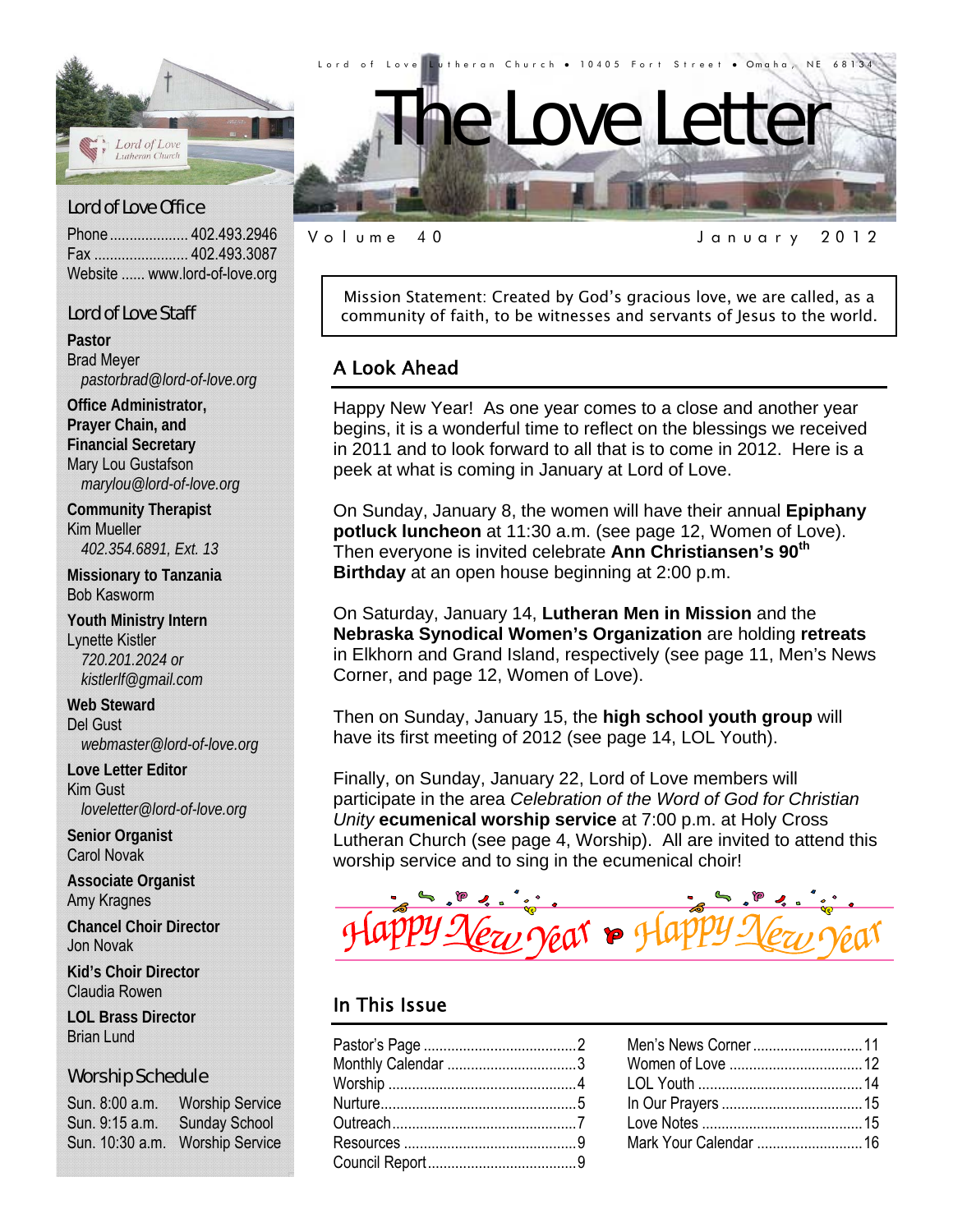# Epiphany by Pastor Brad

*God has given gifts to each of you from his great variety of spiritual gifts. Manage them well so that God's generosity can flow through you.* 1 Peter 4:10 (NLT)

The Twelve Days of Christmas—the ones we often sing about—are counted from December 25 until January 5. Epiphany is the climax of the twelve days, falling on the thirteenth day after Christmas. It is an occasion for feasting in many cultures, with a special King's cake often baked as part of the Epiphany festivities.

January 6 is the day of Epiphany. The term "epiphany" means "to show," "to make known," or "to reveal." This holiday remembers the wise men who brought gifts to the young Jesus and, by so doing, revealed Jesus as King to the world. Their story is told in Matthew 2:1-11:

"In the time of King Herod, after Jesus was born in Bethlehem of Judea, wise men from the East came to Jerusalem, asking, 'Where is the child who has been born king of the Jews? For we observed his star at its rising, and have come to pay him homage.' When King Herod heard this, he was frightened, and all Jerusalem with him; and calling together all the chief priests and scribes of the people, he inquired of them where the Messiah was to be born. They told him, 'In Bethlehem of Judea; for so it has been written by the prophet: "And you, Bethlehem, in the land of Judah, are by no means least among the rulers of Judah; for from you shall come a ruler who is to shepherd my people Israel."'

"Then Herod secretly called for the wise men and learned from them the exact time when the star had appeared. Then he sent them to Bethlehem, saying, 'Go and search diligently for the child; and when you have found him, bring me word so that I may also go and pay him homage.' When they had heard the king, they set out; and there, ahead of them, went

the star that they had seen at its rising, until it stopped over the place where the child was. When they saw that the star had stopped, they were overwhelmed with joy. On entering the house, they saw the child with Mary his mother; and they knelt down and paid him homage." (NRSV)

These men came to the King bearing gifts. You and I have gifts to bring to the King of Kings as well. Ephesians 2:10 reveals that we are each created in Christ Jesus for good works—complete with certain gifts and talents. The gifts that we have been given are to be offered and celebrated to fulfill God's good plans for our lives. When we use them to bless others, we bless our King as well.

Do you have the gift of HOSPITALITY? Bake a needy neighbor some cookies, or throw a party and invite others in.

Do you have the gift of TEACHING? Teach a bible study, coach a softball team, or offer to tutor a neighborhood child.

Are you blessed with the ability to GIVE graciously? Give not only to your church, but to the poor and to organizations doing work helping others.

Are you good at SEWING, BAKING, or GARDENING? Just look around—there are others who could benefit from your expertise!

As we celebrate this day, let's consider how we can bring our gifts as an offering to our King. In so doing, we'll allow

God's generosity to flow through us to others. Happy Epiphany!



Peace, Pastor Brad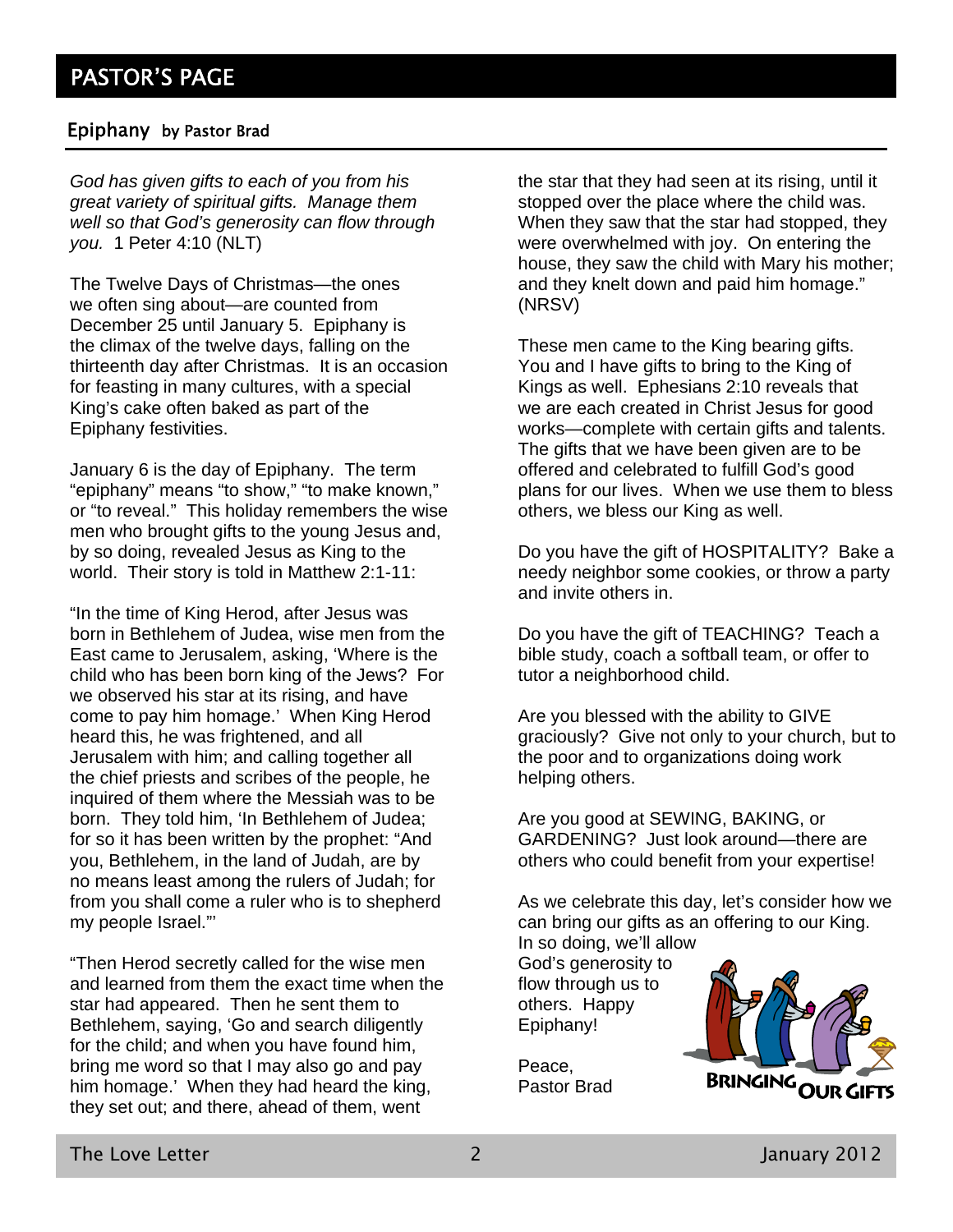# MONTHLY CALENDAR

| <b>January 2012</b>                                                                                                                                                                                                                 |                                                                                                                   |                                                         |                                                                                                                                                                                                              |                                                             |                                                                |                                                                                                  |
|-------------------------------------------------------------------------------------------------------------------------------------------------------------------------------------------------------------------------------------|-------------------------------------------------------------------------------------------------------------------|---------------------------------------------------------|--------------------------------------------------------------------------------------------------------------------------------------------------------------------------------------------------------------|-------------------------------------------------------------|----------------------------------------------------------------|--------------------------------------------------------------------------------------------------|
| <b>Sunday</b>                                                                                                                                                                                                                       | <b>Monday</b>                                                                                                     | <b>Tuesday</b>                                          | Wednesday                                                                                                                                                                                                    | <b>Thursday</b>                                             | Friday                                                         | <b>Saturday</b>                                                                                  |
| 8:00am Worship &<br>Communion<br>10:30am Worship &<br>Communion                                                                                                                                                                     | $\overline{2}$<br>Office Closed for<br>holiday<br>6:00pm "Gather"<br><b>Bible Study</b><br>8:00pm AA & Al<br>Anon | 3<br>9:00am Quilters<br>7:00pm Vision &<br>Coordination | 4<br>6:00pm "Gather"<br><b>Bible Study</b>                                                                                                                                                                   | 5<br>9:30am Text Study<br>@ Guthrie's<br>7:00pm Boy Scouts  | 6<br>8:00am Laughing<br>Ladies @ Crane<br>Coffee<br>7:30pm AA  | 7<br>7:00am Men's<br>Breakfast & Bible<br>Study                                                  |
| 18<br>8:00am Worship &<br>Communion<br>9:15am Sunday<br>School<br>10:30am Worship &<br>Communion<br>11:30am Epiphany<br>Lunch<br>2:00pm Open House<br>for Ann<br>Chrisitansen's 90th<br>6:00pm & 7:00 PM<br>Bell Choir<br>Rehearsal | 9<br>8:00pm AA & Al<br>Anon                                                                                       | 10                                                      | 11<br>5:00pm 7th & 8th<br>grade<br>Confirmation<br>Class<br>5:30pm Supper<br>6:00pm Women's<br>Ministry Team<br>Mtg.<br>6:00pm Luther Kids<br>6:00pm Brass<br>Rehearsal<br>7:15pm Chancel<br>Choir Rehearsal | 12<br>9:30am Text Study<br>@ Guthrie's<br>7:00pm Boy Scouts | 13<br>7:30pm AA                                                | 14<br>7:00am Men's<br>Breakfast & Bible<br>Study                                                 |
| 15<br>8:00am Worship &<br>Communion<br>9:15am Sunday<br>School<br>10:30am Worship &<br>Communion<br>11:30am Youth<br>Group Activity<br>6:00pm & 7:00 PM<br>Bell Choir<br>Rehearsal                                                  | 16<br>8:00pm AA & Al<br>Anon                                                                                      | 17<br>9:00am Quilters                                   | 18<br>5:00pm 7th & 8th<br>grade<br>Confirmation<br>Class<br>5:30pm Supper<br>6:00pm Luther Kids<br>6:00pm Brass<br>Rehearsal<br>7:15pm Chancel<br>Choir Rehearsal                                            | 19<br>9:30am Text Study<br>@ Guthrie's<br>7:00pm Boy Scouts | 20<br>8:00am Laughing<br>Ladies @ Crane<br>Coffee<br>7:30pm AA | 21<br>Pinewood Derby<br>7:00am Men's<br>Breakfast & Bible<br>Study<br>8:00am Worship<br>Planning |
| 22<br>8:00am Worship &<br>Communion<br>9:15am Sunday<br>School<br>10:30am Worship &<br>Communion<br>6:00pm & 7:00 PM<br>Bell Choir<br>Rehearsal<br>7:00pm Service of<br>Christian Unity @<br>Holy Cross<br>Lutheran Church          | 23<br>8:00pm AA & Al<br>Anon                                                                                      | 24                                                      | 25<br>5:00pm 7th & 8th<br>grade<br>Confirmation<br>Class<br>5:30pm Supper<br>6:00pm Luther Kids<br>6:00pm Brass<br>Rehearsal<br>7:15pm Chancel<br>Choir Rehearsal                                            | 26<br>9:30am Text Study<br>@ Guthrie's<br>7:00pm Boy Scouts | 27<br>Church Council<br>Retreat<br>7:30pm AA                   | 28<br>Church Council<br>Retreat<br>7:00am Men's<br>Breakfast & Bible<br>Study                    |
| 29<br>8:00am Worship &<br>Communion<br>9:15am Sunday<br>School<br>10:30am Worship &<br>Communion<br>11:30am Youth<br>Group Activity<br>1:00pm District 18<br>AA Planning Mtg.<br>6:00pm & 7:00 PM<br>Bell Choir<br>Rehearsal        | 30<br>8:00pm AA & Al<br>Anon                                                                                      | 31                                                      |                                                                                                                                                                                                              |                                                             |                                                                |                                                                                                  |

The Love Letter 2012 and 3 January 2012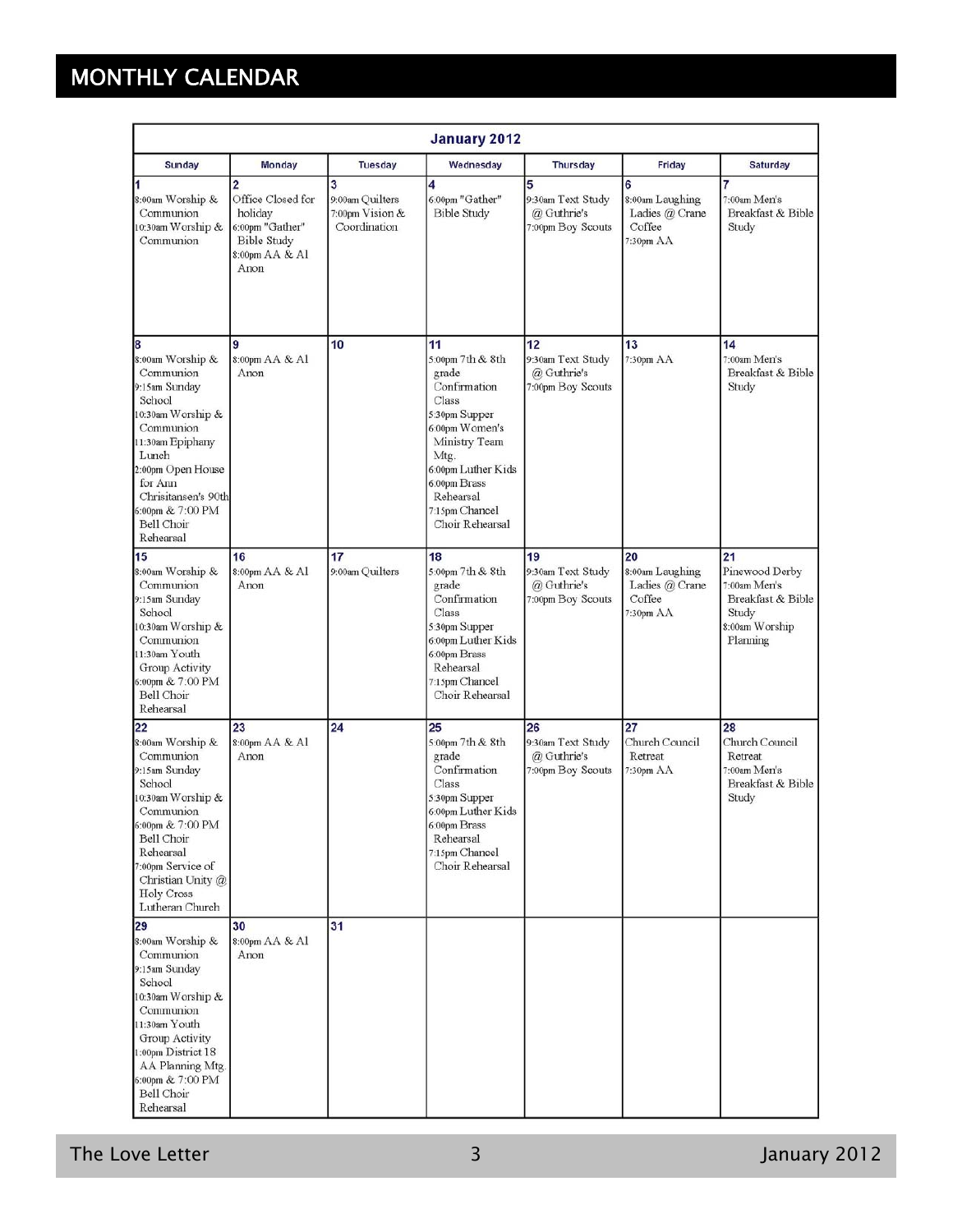# Ecumenical Christian Unity Worship Service on January 22

In lieu of the annual ecumenical Baptism of Our Lord Service in early January, there will be an area *Celebration of the Word of God for Christian Unity* on Sunday, January 22, 2012, at 7:00 p.m. at Holy Cross Lutheran Church, 4117 Terrace Drive. All are welcome and encouraged to attend. Those who enjoy singing are invited to join the ecumenical choir that evening, with a rehearsal at 6:15 p.m. The Lord of Love Brass will be playing as will other special ensembles from the various Northwest Omaha congregations participating. Refreshments will be served following the service.



|                          | January 1                                                  | January 8                          | January 15                       | January 22                          | January 29                                    |
|--------------------------|------------------------------------------------------------|------------------------------------|----------------------------------|-------------------------------------|-----------------------------------------------|
| Greeter(s)               |                                                            |                                    |                                  |                                     |                                               |
| 8:00a.m.                 | No 8:00 a.m. service                                       | Paul and Deb<br>Christenson        | Jim and Jeri Morgan              | Paul and Peg<br>Murphy              | Kenn and Shari<br>Garder                      |
| 10:30 a.m.               | Lynda McGraw,<br>Gary Ramsay                               | <b>Brian and Nancy</b><br>Shinrock | Roger and Angie<br>Meyer         | John and Gwen<br>Edwards            | Rett and Judy<br>Messerschmidt                |
| Liturgist                |                                                            |                                    |                                  |                                     |                                               |
| 8:00a.m.                 | No 8:00 a.m. service                                       |                                    |                                  | Ron Thom                            | Kenn Garder                                   |
| 10:30 a.m.               | Shawn Lorenzen                                             | <b>Brad VenHuizen</b>              |                                  | Lori Vandeventer                    |                                               |
| <b>Communion Servers</b> |                                                            |                                    |                                  |                                     |                                               |
| 8:00a.m.                 | No 8:00 a.m. service                                       |                                    |                                  |                                     | Garder family                                 |
| 10:30 a.m.               |                                                            | <b>Brad and Randi</b><br>VenHuizen |                                  | Vandeventer family                  |                                               |
| Nursery Attendant(s)     |                                                            |                                    |                                  |                                     |                                               |
| 10:30 a.m.               | Anne Yarger                                                | Sarah Horan                        | Lisa Rieff                       | Pat Brewer                          | <b>Ashley Meier</b>                           |
| <b>Altar Care</b>        |                                                            |                                    |                                  |                                     |                                               |
| 8:00 a.m.                | No 8:00 a.m. service                                       | Connie Walther,<br>Lisa Meyer      | Janet Guthrie,<br>Nancy Shinrock | Mike and Christie<br>Klos           | Cathy Aden,<br>Dayla Miller,<br>Deb Quadhamer |
| $10:30$ a.m.             | Cathy Aden,<br>Sue Dieter                                  | Karen Anderson,<br>Mardi Fiske     | Paul and Ann Kroll               | Pauline Shaffer,<br>Randi VenHuizen | Diana Haye,<br>Marcia Roads                   |
| <b>Ushers</b>            |                                                            |                                    |                                  |                                     |                                               |
| 8:00 a.m.                | Paul Dieter, Dennis Hindemith, John Florea, Brian Walther  |                                    |                                  |                                     |                                               |
| 10:30 a.m.               | Brian and Deb Lund, John Edwards, Woody Fiske, Tyler Price |                                    |                                  |                                     |                                               |

# Lord of Love's Worship Servants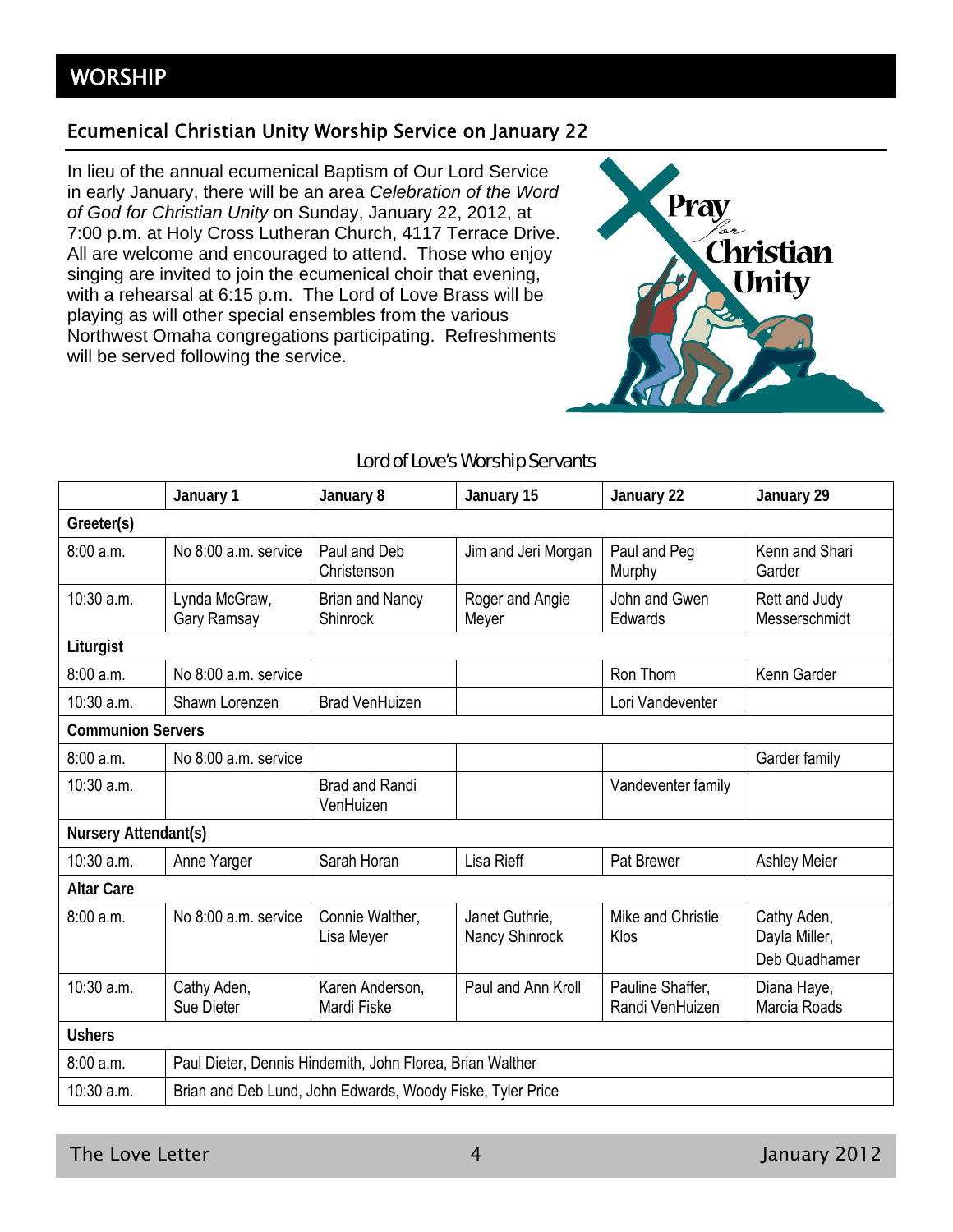# Our Homebound Members by Karen Pickens

On Sunday, the choir went caroling to our homebound members. The group that I went with had a wonderful time singing and visiting with those we do not see too often. I would like to take this opportunity to remind you that cards and letters are so appreciated. Here are the names and addresses of those who still call Lord of Love their church, who have many memories of being with us for worship and other events, who keep us in their prayers.



| <b>Pearl Garnaas</b> | Heritage Point          | 16811 Burdette Street #224 | Omaha, NE 68115        |
|----------------------|-------------------------|----------------------------|------------------------|
| Marian Lindeen       | <b>Brookstone</b>       | 4330 South 144th Street    | Omaha, NE 68137        |
| Agnes Wilson         | Good Samaritan Home     | 12856 Deauville Drive      | Omaha, NE 68137        |
| Glenna Lee           |                         | 1730 South 116th Street    | Omaha, NE 68144        |
| Dick Bell            | Immanuel Village        | 6803 North 68th Plaza #406 | Omaha, NE 68152        |
| <b>Ruth Cooley</b>   | <b>Immanuel Village</b> | 6801 North 67th Plaza #29  | Omaha, NE 68152        |
| Anna Jensen          | <b>Crowell Home</b>     | 245 South 22nd Street      | <b>Blair, NE 68008</b> |

Next month, I hope to bring you another life and faith story of one of our church family members. I appreciate all who are willing to share their story, as do our readers. I sometimes run into people who have moved away but continue to be on our mailing list, and they tell me how much they enjoy reading your stories.

I pray that your Christmas was filled with Peace, Joy, and Love.

# NURTURE

# Sunday School Christmas Program

Watching the Children's Christmas Program was a delightful and inspirational way to hear about Jesus' birth. Curtain calls to all the children who were wonderful messengers of the how our Lord came to Earth for us. Thank you to all the adults who participated and assisted in this Christmas production.

Sunday School resumes on January 8, 2012.

# Bowling for Jesus



It's coming soon—the 3rd annual Bowling for Jesus for all ages. Watch for additional information in the bulletin, or check with Beth Olson. Proceeds from the

event will be added to the "Women on a Mission" fund to partially fund sending 2 women to our sister Lutheran church in Argentina in 2013.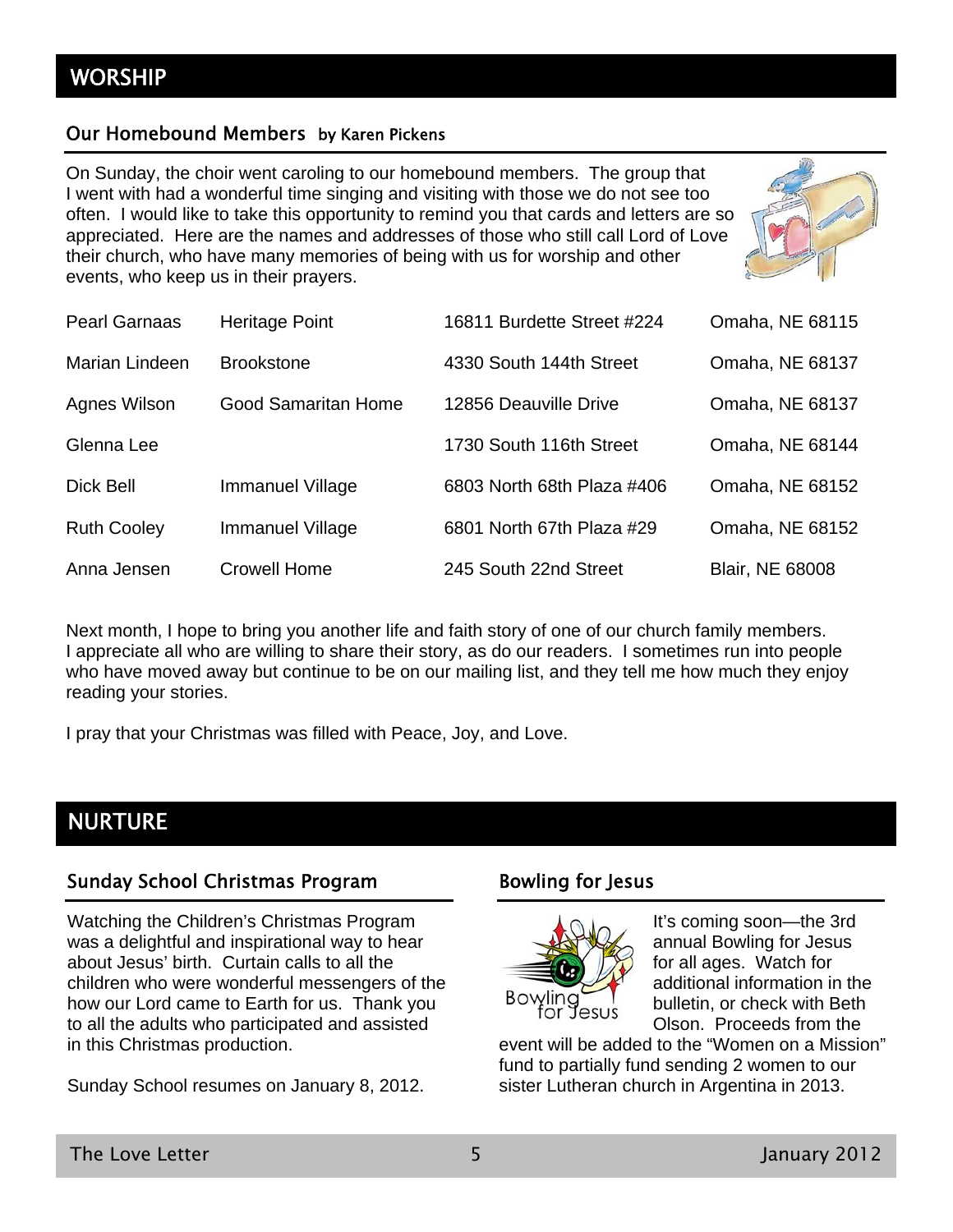# NURTURE

No experience necessary; on the job training provided!

**Job Description:** Need one or more people to pick up donuts at the 108th and Fort Street HyVee bakery, sign

the invoice at the bakery, and bring the donuts and cookies to Lord of Love by 9:00 a.m. Sunday mornings.

"Other duties as assigned." Cleaning up the coffee pots and cups (ask for helpers if you cannot clean up!)

**Compensation:** Smiles and Thank You's from many hungry people.

Applications being accepted on the Narthex table where the donuts and cookies are located on Sunday mornings!

# Adult Forum: Types of Psalms

Biblical scholars identify many types of Psalms, but Ruth Manning has selected 5 of the main types to study in the adult forum in January. We will open with an overview of the Psalms on January 8 and conclude the study on January 29. Please bring a Bible!

# HELP WANTED! Lenten Soup Suppers

A tradition at Lord of Love is Lenten Soup Suppers. This begins on Ash Wednesday and goes through the Lenten Season until Holy Week. This is a time for the congregation to engage in fellowship before the Lenten worship services. Ash Wednesday is on February 22, 2012. Yes, it does seem like we have just finished Christmas, but isn't it wonderful we get to "hear the rest of the story" so soon? After all, the reason Jesus

was born was to die for us. Look for Lenten Soup Supper sign-up sheets in the Narthex.



# Courageous Parenting Bible Study

Coming in February: Courageous Parenting Bible Study. This 4-week study will challenge attendees to live courageously for the sake of their family. The study was specially developed to challenge men to be better parents but will be of interest to all adults who know any parents. This study will use clips from the recently released movie "Courageous," real-life examples, and Bible passage to stimulate discussion. The study will meet at 9:15 a.m. in the sanctuary each Sunday in February.

Also we are planning a movie night in early February where you can come to watch the entire movie. Watch for the forthcoming details.

| Weekly Education Opportunities at Lord of Love |                                                                    |                        |                                                                                                |
|------------------------------------------------|--------------------------------------------------------------------|------------------------|------------------------------------------------------------------------------------------------|
| Sunday                                         |                                                                    | Wednesday              |                                                                                                |
| 9:15 a.m.                                      | Sunday School (Preschool - High School) @<br><b>LOL Classrooms</b> | 5:00 p.m.              | Confirmation ( $7th$ & $8th$ grades) @ LOL Abraham<br>Room                                     |
|                                                | Adult Studies @ LOL Abraham, Mary, and<br>Joseph Rooms             | 6:00 p.m.<br>6:00 p.m. | Luther Kids ( $1st - 6th$ grades) @ LOL Preschool<br>Gather Bible Study @ LOL Mary Room (first |
|                                                |                                                                    |                        | Wednesday of month)                                                                            |
| Monday                                         |                                                                    |                        |                                                                                                |
| 6:00 p.m.                                      | Gather Bible Study @ Old Country Buffet (first                     | Thursday               |                                                                                                |
|                                                | Monday of month)                                                   | $9:30$ a.m.            | Text Study @ Guthrie's                                                                         |
|                                                |                                                                    | Saturday               |                                                                                                |
|                                                |                                                                    | 7:00 a.m.              | Men's Breakfast and Bible Study @ LOL<br><b>Fellowship Hall</b>                                |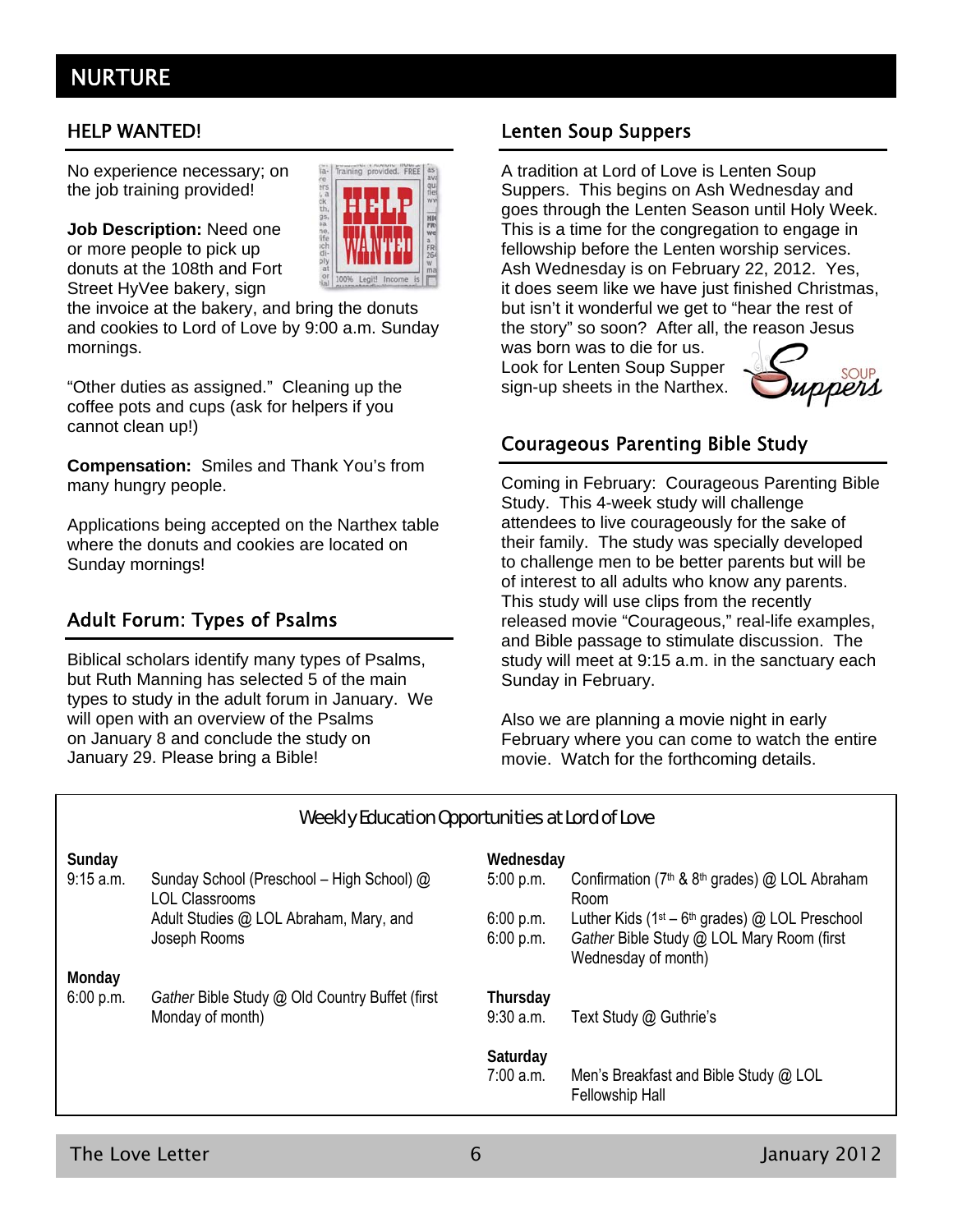# **OUTREACH**



Lord of Love is hosting a Red Cross Blood Drive on Sunday, February 26, 2012, from BLOOD DRIVE 9:00 a.m. to 1:30 p.m. To schedule your donation time,

please see Gary Ramsay or Paul Christenson. If you would like to help with this event, please contact Paul or Gary ASAP.





# Red Cross Blood Drive **Mission Possible Update**

Thanks so much to all of you for your generosity and kindness in giving to Together, Inc. for the Thanksgiving offering and to Lutheran Family Services for the Advent offering. Both of these organizations are most busy in assisting more people than ever. It's truly a blessing that we are able to help these organizations reach our brothers and sisters in Christ when they are in severe need.

Look for more information to come regarding the Lutheran Family Services **Diaper Derby**, as we will seek more gifts to help support specific needs of those participating in healthy families and parenting classes in various parts of Nebraska, such as North Omaha. Disposable diapers are one of the popular items that can be purchased with earned rewards, and the need is great to help LFS supply the diapers.

# Responding to the World

### **Serving our Neighbors Outside the U.S.**

Addressing AIDS in Uganda. Rebuilding homes destroyed by hurricanes on the Gulf Coast or a tsunami in Indonesia. Supporting schools in the Holy Land. Supporting new congregations in Malawi. In today's world, there are countless important ways we as a church work together with our neighbors at home and around the world.

The ELCA, through its missionaries, companion churches, and partner agencies, works every day to proclaim the love of God and make the world a better place to live. While we are the Evangelical Lutheran Church in America, our hands reach out in partnerships across the globe.

Learn about some of our programs, and be sure to visit our website (http://www.elca.org) under "Stories of Faith in Action" to see real-life examples of how we share God's boundless love with the world.

### **ELCA Disaster Response**

When flood, fire, or storm wreaks havoc on a community, the ELCA is there to empower, provide relief, and educate for future preparedness. Visit our website to learn more about "ELCA Disaster Response."

### **ELCA World Hunger**

For decades, we have worked to support people who live with chronic hunger and poverty around the corner and around the world, though relief, development, education, and advocacy. Learn more on our website under "ELCA World Hunger."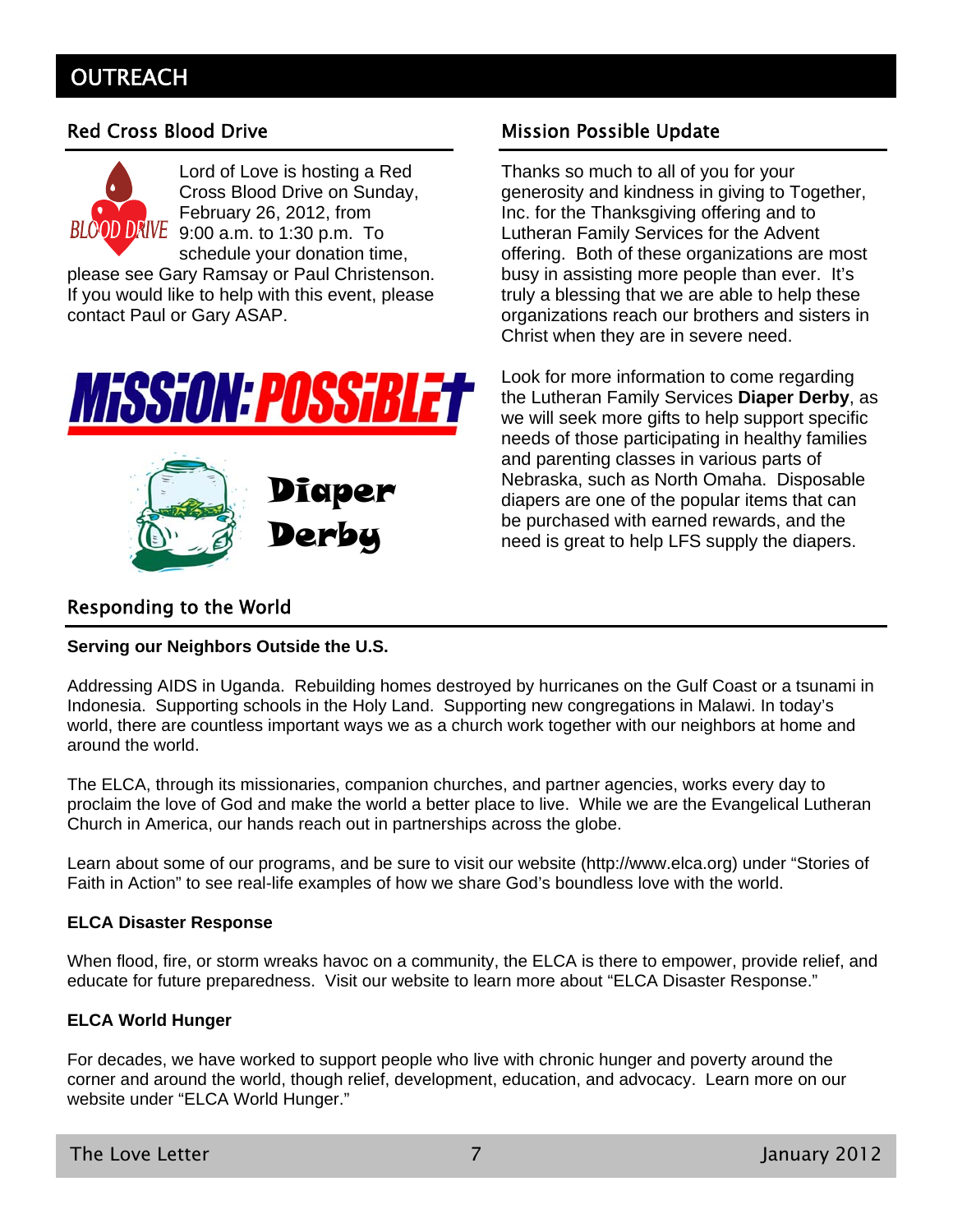# Mission Investment Fund by Doug Aden

Last month I introduced you to the Mission Investment Fund by explaining how they provide loans and supporting services to congregations and ELCA-supporting ministries and by providing investment opportunities to ELCA members, congregations, and ministries. This month, I am going to give a brief description of the investment products that are available from the Mission Investment Fund.

## **TERM INVESTMENTS**

The term investment is similar to a Certificate of Deposit. Term Investments may have terms of 6 months to 7 years. Interest is paid quarterly from the date of investment and can be sent to you by check or reinvested. Term investments can be in either an adjustable rate account or a fixed rate account. A \$100 minimum investment is required to open an account.

## **DEMAND INVESTMENTS**

One demand investment is a check-writing interest-bearing checking account. The account may be opened with a minimum investment of \$100. Additions or withdrawals may be made any time with no fees. Qualified account holders are eligible for a Visa debit card.

Another demand account is more like a traditional savings account, which requires an initial \$5 investment and may be added to any time.

### **MIF4KIDZ**

This is a savings account for young people under the age of 16 and may be opened with a minimum deposit of \$50. Once an investment is made, a custodian, usually a parent, is responsible for the investment. The investment matures on the child's 18th birthday.

# **RETIREMENT SAVINGS ACCOUNT**

Both traditional and Roth IRAs can be established with the Mission Investment Fund. All term investments and Savings Account investments may be used in the IRA.

### **HEALTH SAVINGS ACCOUNTS**

If you have a qualifying high deductible health plan, you may establish a Health Savings Account, which lets you manage your medical expenses. The plan lets you accumulate unused funds while receiving interest payments. The HSA investment includes a checkbook and a Visa HSA Disbursement Account debit card, which can be used to pay for qualified medical expenses.

These are examples of investments that may be made with the Mission Invest Fund. For more information, visit the Mission Investment Fund's web site at ELCA.org and click on Mission Investment Fund at the bottom of the page or call 877.886.3522 and request a packet of with information about MIF investments. In the next few weeks, there will be more information about MIF at the Information Center in the narthex.

*Mission Investment Fund investments are subject to certain risks. See "Risk Factors" in the fund's Offering Circular. The fund's investments are not bank accounts. As securities issued by a nonprofit institution, the investments are not insured by FDIC, SIPC, or any other federal or state regulatory agency. The securities are sold only by means of the Offering Circular. This is not an offer to sell or a solicitation of an offer to buy the securities described here.*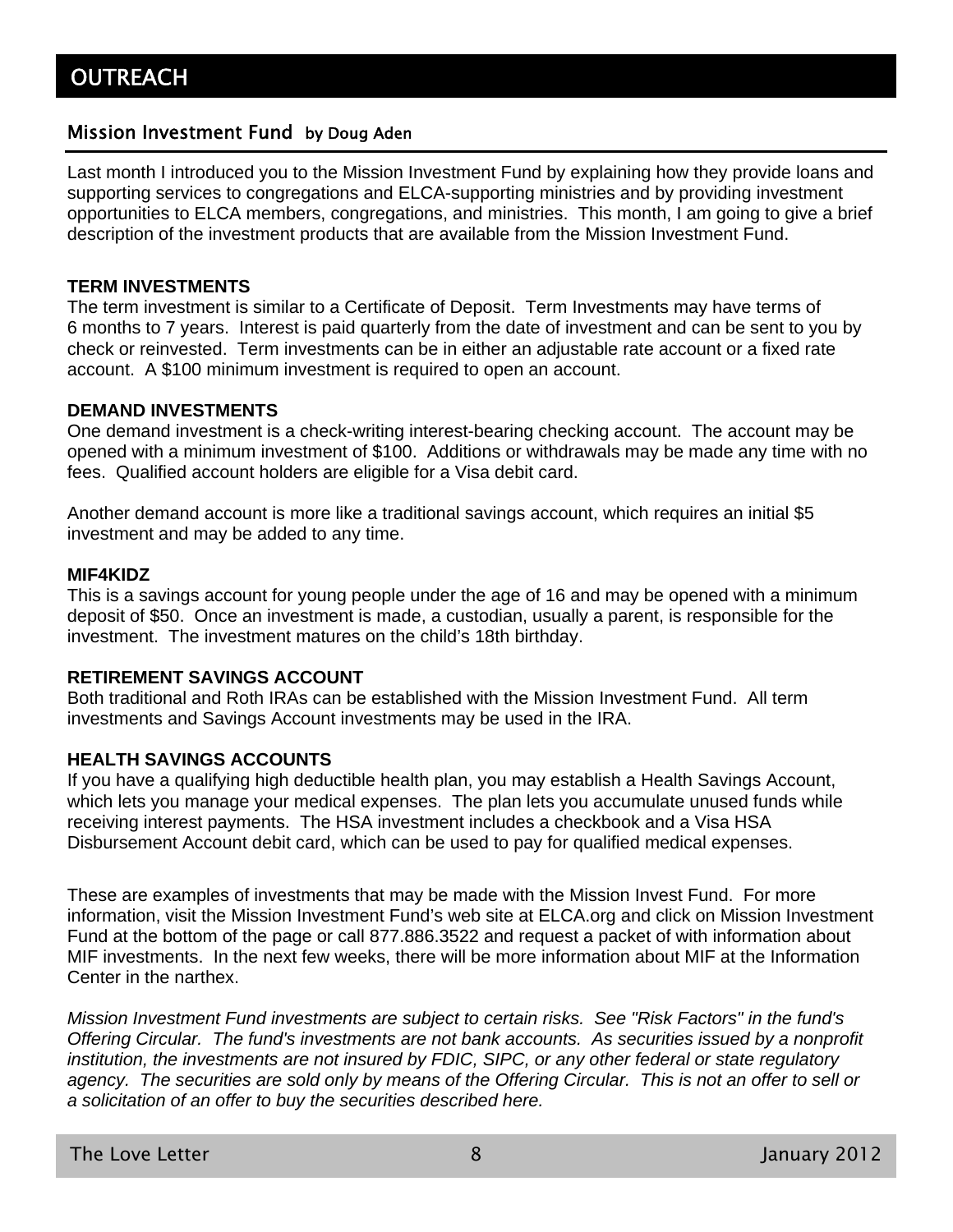# **RESOURCES**

# Stewardship All Year Long: Nurturing by Kathy Christiansen

The stewardship word for this month is "nurturing."

"But because of his great love for us, God, who is rich in mercy, made us alive with Christ even when we were dead in transgressions—it is by grace that you have been saved." Ephesians 2:4-5

As we have discussed in the past months, everything we have been given in life is because of God's great love for us. So how do we nurture those gifts responsibly? It sounds like it should be easy, yet most of us have trouble even naming our gifts and using them well on a regular basis.



One difficulty (especially for us Lutherans) is the fear of being seen conceited or bigheaded if we say "I have a gift for" listening or managing conflict or teaching or compassion. The challenge is to be able to name our gifts and declare them with responsibility and modesty. When we are able to do this by remembering that all gifts come from God, we are motivated to use all of our gifts as a form of service to God's greater good.

The more we are able to do God's work, the better stewards of His gifts we become.



# COUNCIL REPORT

# 2012 Lord of Love Church Council

**Executive Committee:** Brian Lund, President; Kenn Garder, Vice-President; Judy Messerschmidt, Secretary; Barb Haskins, **Treasurer** 

**Nurture:** Paula Foster, Lori Vandeventer

**Outreach:** Jeri Morgan, Mike Klos

**Resources:** Doug Roberts, Rex Quadhamer

**Worship:** Randi VenHuizen, Pat Brewer

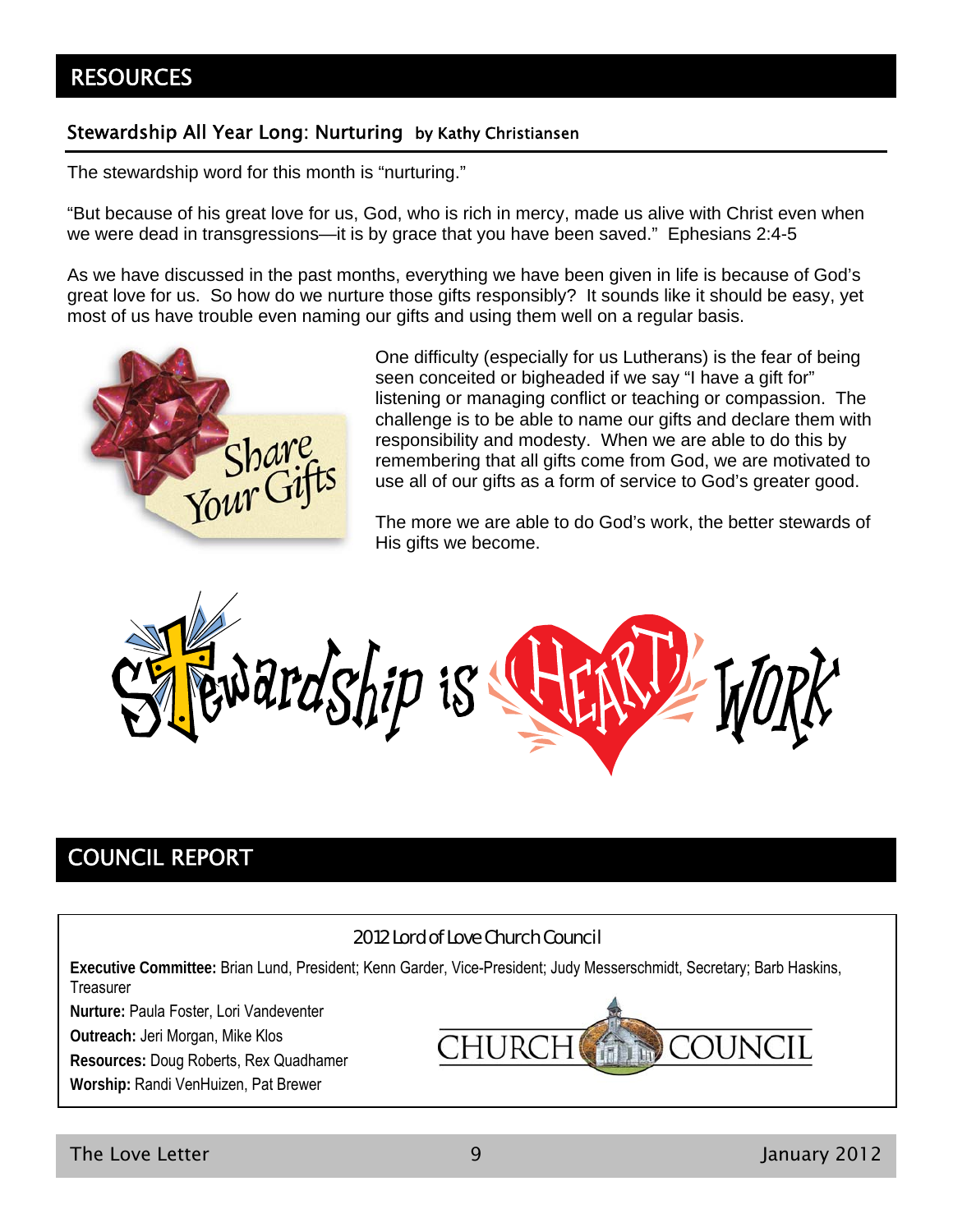# COUNCIL REPORT

# From the Council President – January 2012 by Brian Lund, Council President

Mark 16:15 (NIV) *He said to them, "Go into all the world and preach the gospel to all creation."*

Wow! It's already the start of a brand new year. Lord of Love was truly blest this past year. We have enjoyed a full year with Pastor Brad. We undertook an aggressive set of property maintenance projects and completed the major work items. Our congregation voted to fund the projects partially through a capital campaign with a target amount of \$50,000. Pledged amounts exceeded \$69,500. So many good things happened around Lord of Love due to the faithful service and financial gifts of our members.

Our congregation council is again blessed with good, faithful members. Our organizing retreat is scheduled for late January 2012. This retreat provides the council with an opportunity to get to know each other better and to begin focusing on the important aspects of our ministry together for 2012.



Pastor Brad and I have been talking about questions that may drive much of our focus in 2012: Who are we? When we have the opportunity to talk to others about Lord of Love, what do we tell them? Many new members come to our church because they are invited. How do we equip our membership to be open to inviting those whom they encounter?

I'm excited to discuss these and related questions with members of our council and congregation. We do many things to help others in our community. Is that one of the key things we want others to know about Lord of Love? I know that I need help in becoming more comfortable talking to others about our congregation and who we are. How do we equip me and others for this important aspect of witnessing our Christian faith?

Galatians 6:10 (NRSV) *So then, whenever we have an opportunity, let us work for the good of all, and especially for those of the family of faith.*

I give thanks for all of the members of the council. They are wonderful people with great love for our congregation and our ministry. Please join me in thanking these council members who have finished serving this past year: Brian Walther, Karen Mullen, Paul Christenson, Doug Armitage, and Josh Combes.

Our mission statement states that we are created by God's gracious love to be witnesses and servants to the world. The skills, passions, talents, and treasures of all of our members help us to have a strong, growing community of faith that actively works for others within our community. When you are asked to help serve, please consider the invitation. If you are not asked but would like to help, please contact me, Pastor Brad, or any of our council members.

Please continue to pray for our congregation, Pastor Brad, our congregation council, for all of God's children with special needs, and for our ministry together.

Blessings in faith and service, Brian Lund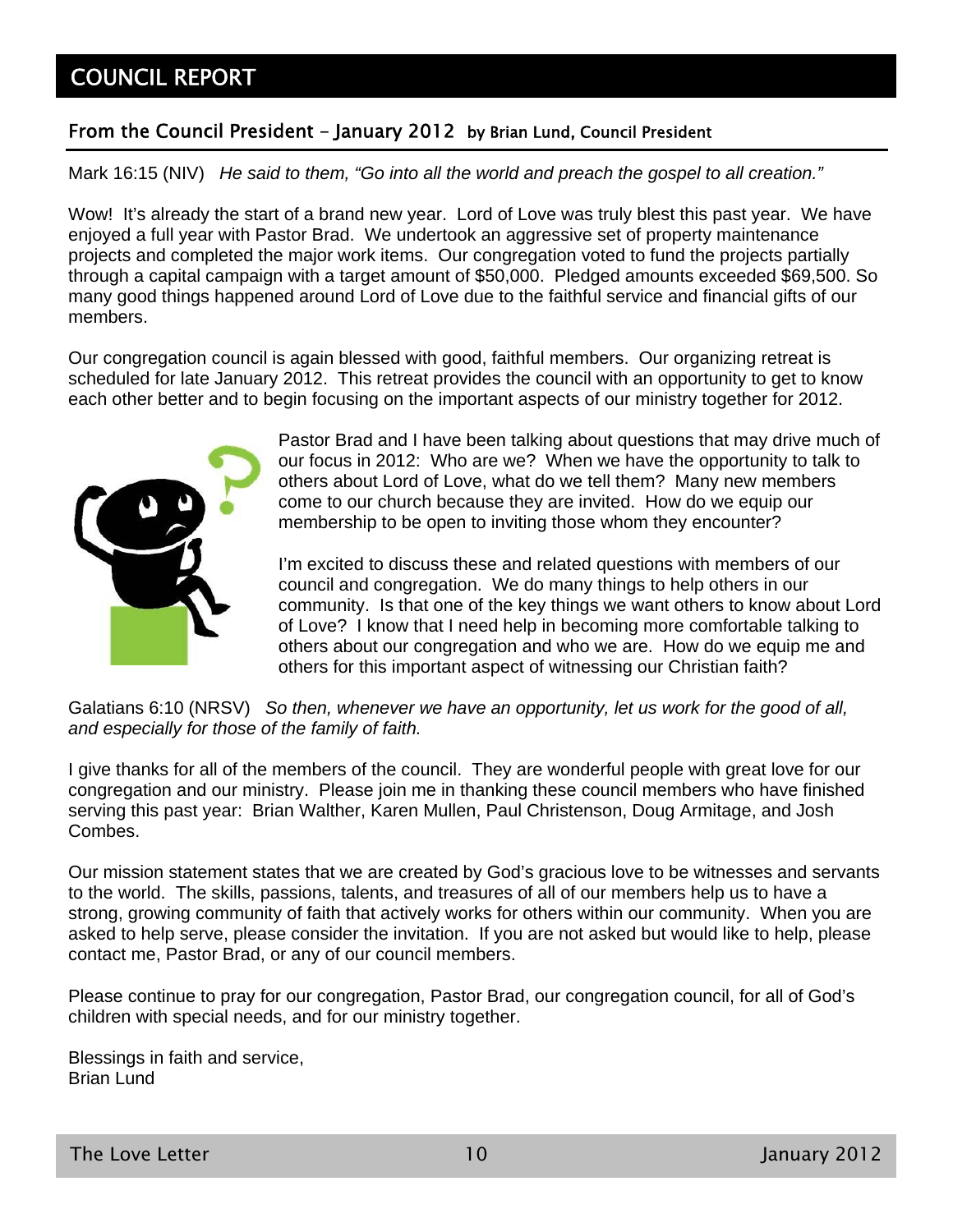# Building Men for Christ Workshop 2012 NE LMM Annual Gathering

The Building Men for Christ Workshop is scheduled for Saturday, January 14, from 8:00 a.m. to 5:00 p.m. in the Wellness Center at Bethany Lutheran Church in Elkhorn, NE. This workshop is designed and presented by Lutheran Men in Mission (LMM) at the national level. The target audience is Pastors (both male and female) and current and potential future lay leaders in the Men's Ministry field for the purpose of strengthening existing or starting new Men's Ministry programs. The registration fee is \$65.00 per person, and the registration deadline is January 6. The registration fee includes two books, student materials, and lunch. Pastors (both male and female) are encouraged to attend. Pastors' registration fee will be waived if their registration is accompanied by two paid registrations of lay men from their congregation. The registration flyer is available on lutheranmeninmission.org.

The 2012 Nebraska LMM Annual Gathering will be held on Saturday, February 11, from 8:45 a.m. to 3:30 p.m. at Camp Carol Joy Holling near Ashland, NE. The gathering is open to all men in the Nebraska Synod. The program includes:

- Business Meeting (including election of President, Exec. Secretary and Treasurer for 2012-2013 term)
- Workshop
- **Key Note Speaker**
- **Installation of Officers**
- **Sending Service & Communion by Bishop** deFreeze

# LUTHERAN<br>MENYMISSION

# Courageous Parenting Bible Study

Men, do you what to be a better father, either now or in future? Then come to the Courageous Parenting Bible Study on Sundays in February at 9:15 a.m. in the Fellowship Hall. This 4-week study will challenge attendees to live courageously for the sake of their family. The study was specially developed to challenge men to be better parents. This study will use clips from the recently released movie "Courageous," real-life examples, and Bible passage to stimulate discussion.

Also, we are planning a movie night in early February where you can come to watch the entire movie. Watch for the forthcoming details.

# One Year to Live Men's Retreat

The One Year to Live Men's Retreat is planned for March 23-25 at Camp Rivercrest in Fremont, NE. This is not your typical retreat. It's a "spiritual boot camp" led by lay men and is intended for any/all men looking to find God's purpose for them in life. The registration fee is \$195.00 per person and includes 2 nights lodging, 5 meals, student materials, and the opportunity to "change your life". The registration deadline is March 9. A limited number of partial scholarships are available, based on need. For more information, see the registration flyer on lutheranmeninmission.org.

*Any questions about any of these events can be directed to any member from Lord of Love's Men's Breakfast Ministry, who among others includes Paul Christenson, Tom Olson, Don Rowen, Brad VenHuizen, and Ron Thom.*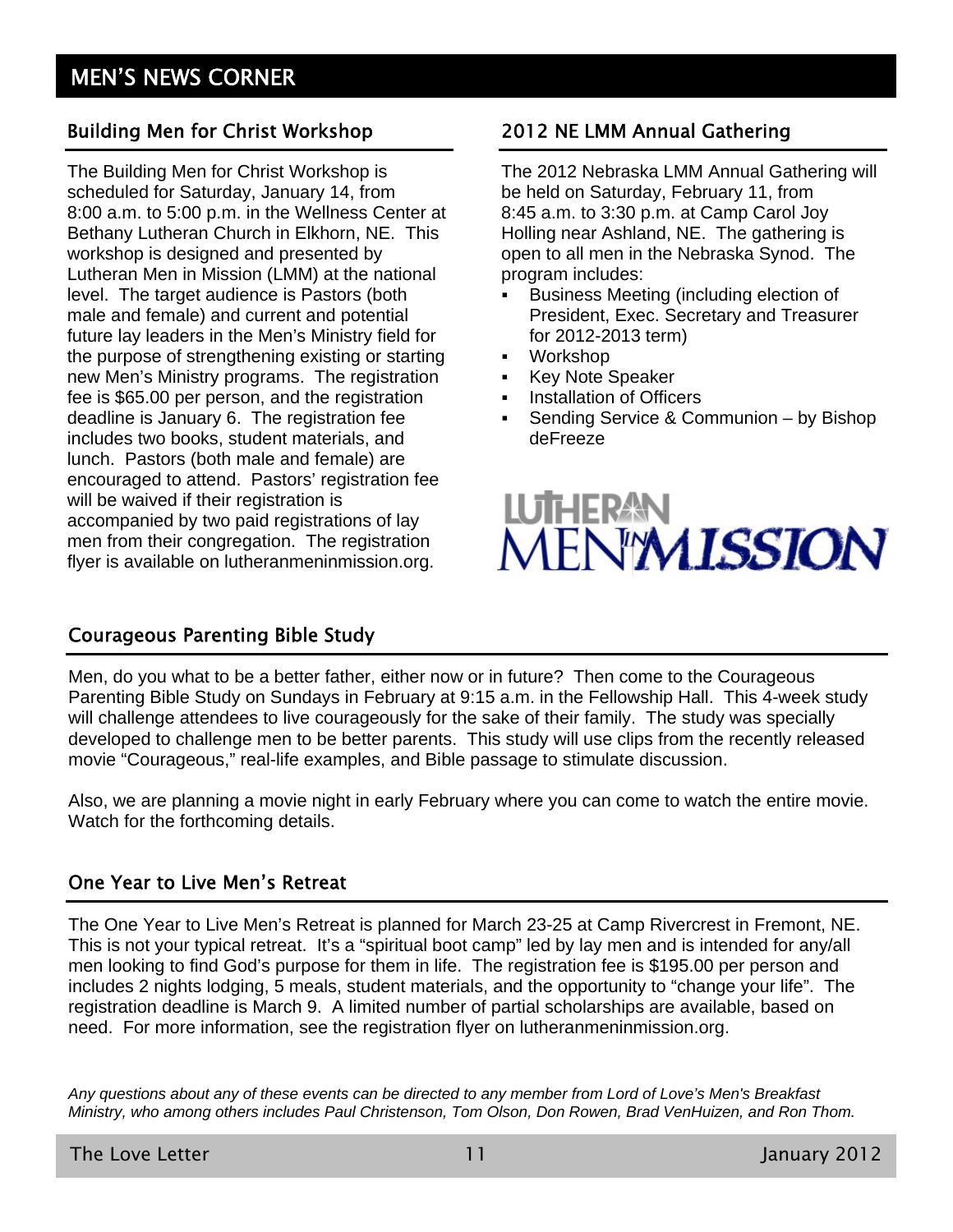# WOMEN OF LOVE

# NSWO Winter Retreat **No. 2018 Lord's Laughing**



The registration deadline is January 3 for the Nebraska Synodical Women's Organization retreat to be held January 14. The cost is \$18, and registration forms are available at the Information Center in the Narthex.

Featured speakers are Rev. Todd Burpo and his wife, Sonja, who will tell the amazing story of their son, Colton's trip to heaven and back (*Heaven is for Real*). Joan Naber, Ms. Wheelchair Nebraska 2010, also will share her story of hope.

Coffee is served at 8:30 a.m., and the session is from 9:00 a.m. to 3:00 p.m. The retreat is at St. Paul Lutheran Church, 1515 South Harrison Street in Grand Island.



# Ladies

The coffee group will meet on January 6 and 20 at 8:00 a.m. at Crane Coffee at 76th and Cass. All women are welcome, so please come and join the fun!





# Women's Epiphany Luncheon



It's a baby shower in honor of the birth of Jesus! Join us for a potluck lunch after the 10:30 a.m. worship service on Sunday, January 8. Please bring a baby gift for homeless women at the Stephen Center Shelter. There will be a short program, installation of the new Women of Love ministry team, and revealing of the secret angels, as well as signing up for your 2012 secret angel. Things to bring: potluck lunch item; baby gift, and a card for your secret angel revealing your identity.

# Gather Bible Studies

The fifth in our nine-part series on the study of Matthew focuses on "Confessing Christ." The theme verse is Mark 9:24, "I believe, help my unbelief."

The Monday group will meet on January 2 at the Old Country Buffet, 145th & West Center Road, at 6:00 p.m. The Wednesday group will meet on January 4 in the Mary Room at 6:00 p.m. All women are invited to attend either of these groups.

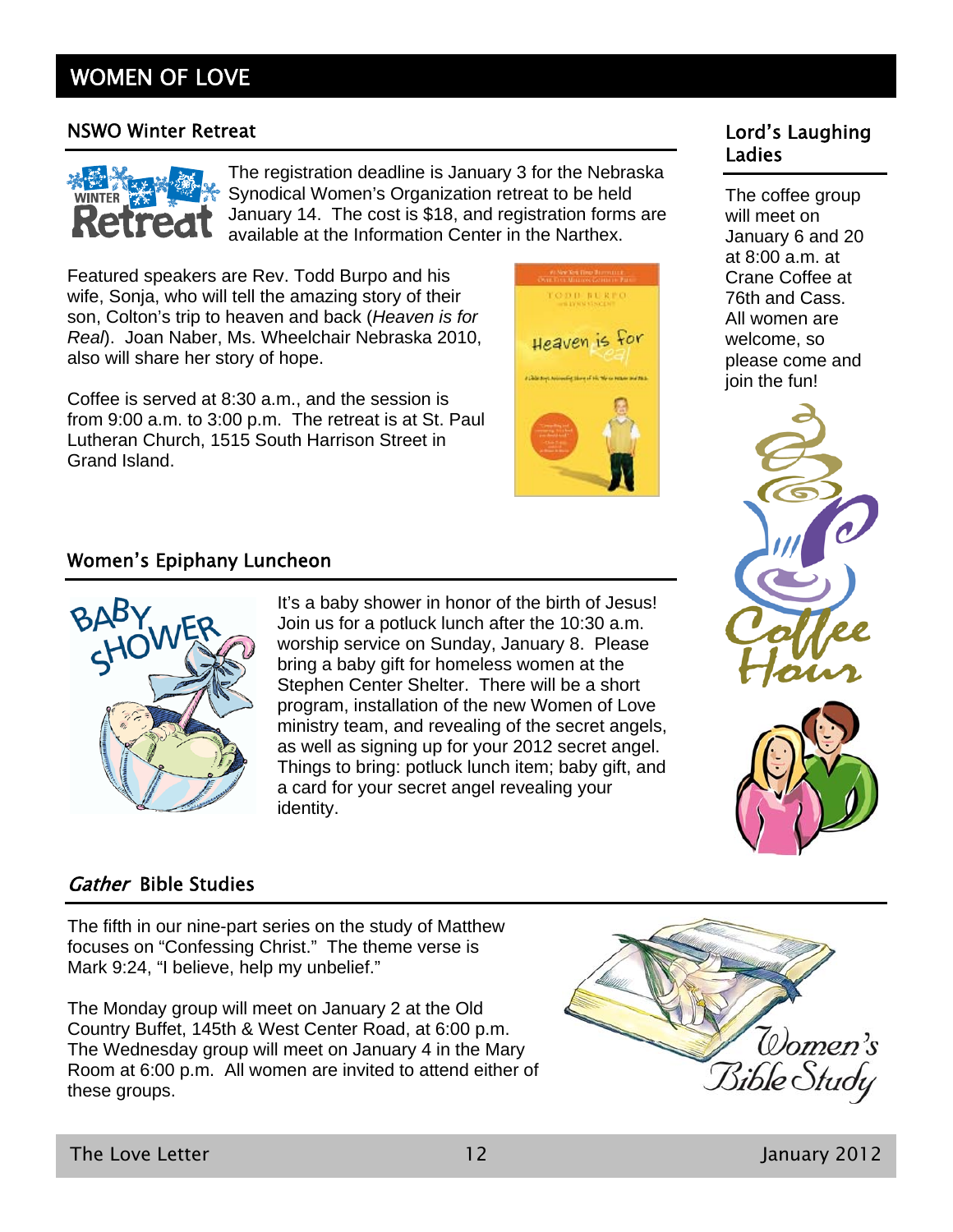# LOL Women's Ministry Team

At the December meeting, ministry team members selected their area of service for 2012, as follows:

- Val Florea, ministry team coordinator
- Rose Roberts, communications coordinator
- **EXECREY**, finance coordinator
- Ruth Manning, publicity coordinator
- **Brenda Thom, special events coordinator**
- Beth Olson, member at large
- **-** Pauline Shaffer, member at large

The January ministry team meeting will be at 6:00 p.m. on January 11 in the Mary Room.



# Women's Shelter



Randi VenHuizen and Ruth Manning recently purchased the supplies for 12 Welcome Kits on behalf of LOL women's ministry. Each kit contains a scrub bucket, laundry basket, broom, mop, dust pan, dish soap, laundry soap, shampoo, body soap, cleaning compound, dish cloth, dish towel, bath towel, hand towel, and washcloth. The Catholic Women's Shelter provides a Welcome Kit to women transitioning from the Shelter into an apartment.

# Dates to Remember

## **January**  2 6:00 p.m. *Gather* Bible Study, Old Country Buffet, 145th and West Center Road 3 9:00 a.m. Quilters, Fellowship Hall 4 6:00 p.m. *Gather* Bible Study, Mary Room 6 8:00 a.m. Coffee Fellowship, Crane Coffee, 76th and Cass 8 11:30 a.m. Epiphany potluck luncheon, baby shower, and program 11 6:00 p.m. Women's Ministry Team, Mary Room 14 NSWO Winter Retreat, Grand Island 17 9:00 a.m. Quilters, Fellowship Hall 20 8:00 a.m. Coffee Fellowship, Crane Coffee, 76th and Cass

### **Coming Soon**

| April 14    | Metro East Spring Gathering, Bethany Lutheran, Elkhorn |
|-------------|--------------------------------------------------------|
| April 27-28 | Retreat at St. Benedict Center, Schuyler               |



Women **ELCA**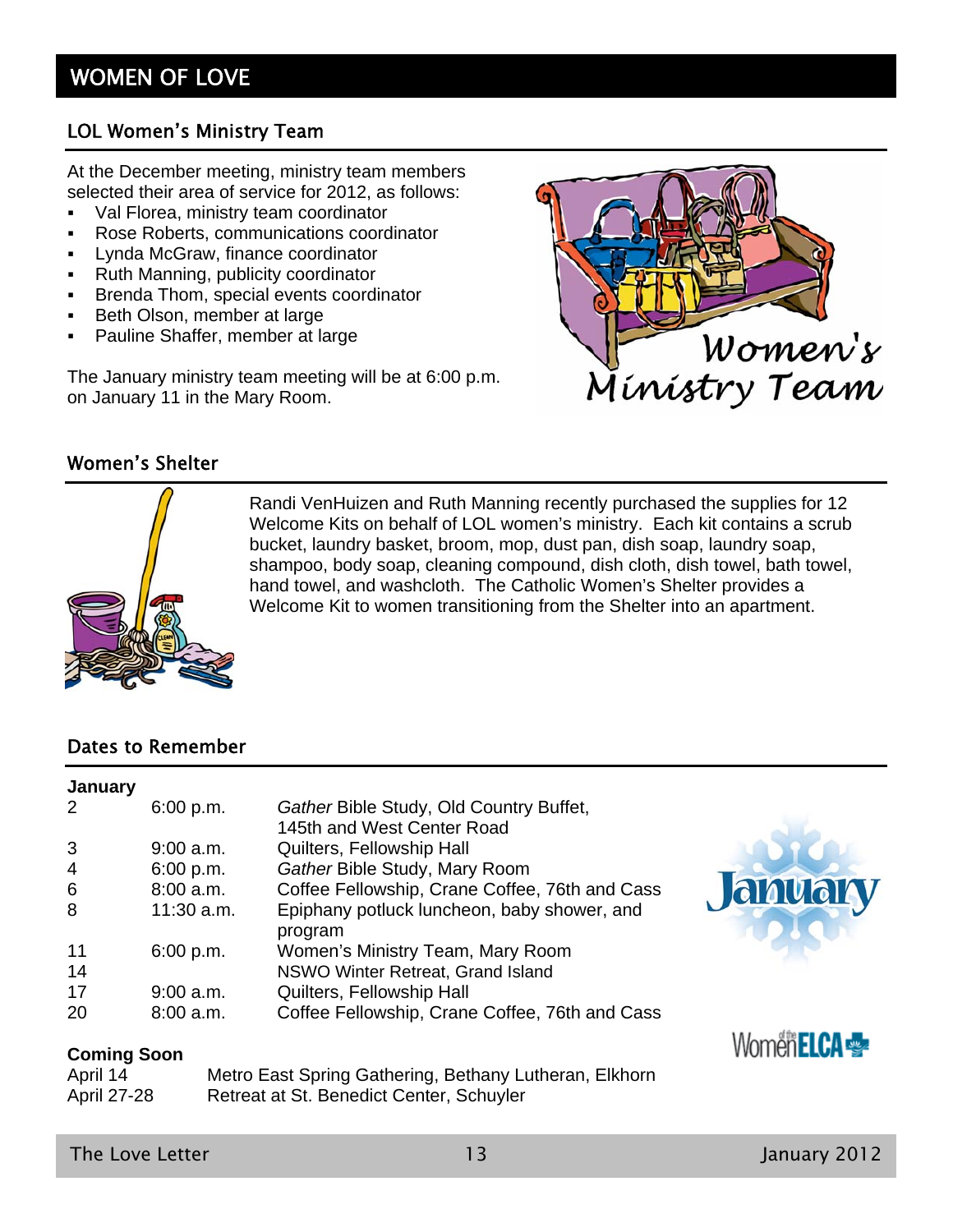# LOL YOUTH

# Lynette Kistler is Youth Ministry Intern at Lord of Love



Hello! Some of you may have noticed my new face around the church recently! My name is Lynette Kistler, and I am the new Youth Ministry Intern at Lord of Love. I am currently a senior at Midland University in Fremont, where I am a double major in Youth and Family Ministry and History.

I have a passion for working with people in ministry and look forward to getting to know everyone at Lord of Love. Thus far, I've had the opportunity to meet the youth in various activities, and we will plan to meet at least twice a month starting in January.

Thank you all for welcoming me into the church community!

God's Peace, **Lynette** 

# Upcoming Youth Meetings

Mark your calendars! The High School youth group will start meeting on a monthly basis. Our first meeting will be on January 15. During this time, we will plan on getting to know one another more and will take a look at the Nooma Series by Rob Bell.

Keep your eyes and ears open for Middle School youth meetings and activities. More information is coming on that!

# Past Events

In November, the youth had the opportunity to gather together and make a few pies for the Thanksgiving Pie Fest as well as brainstorm ideas for upcoming service projects and events. We ended our afternoon by playing Apples to Apples.

For December, the youth gathered at the UNMC outdoor ice rink to skate together. There were limited falls, and everyone had a great time! Check out some of the pictures to see what went on!



The Love Letter 14 January 2012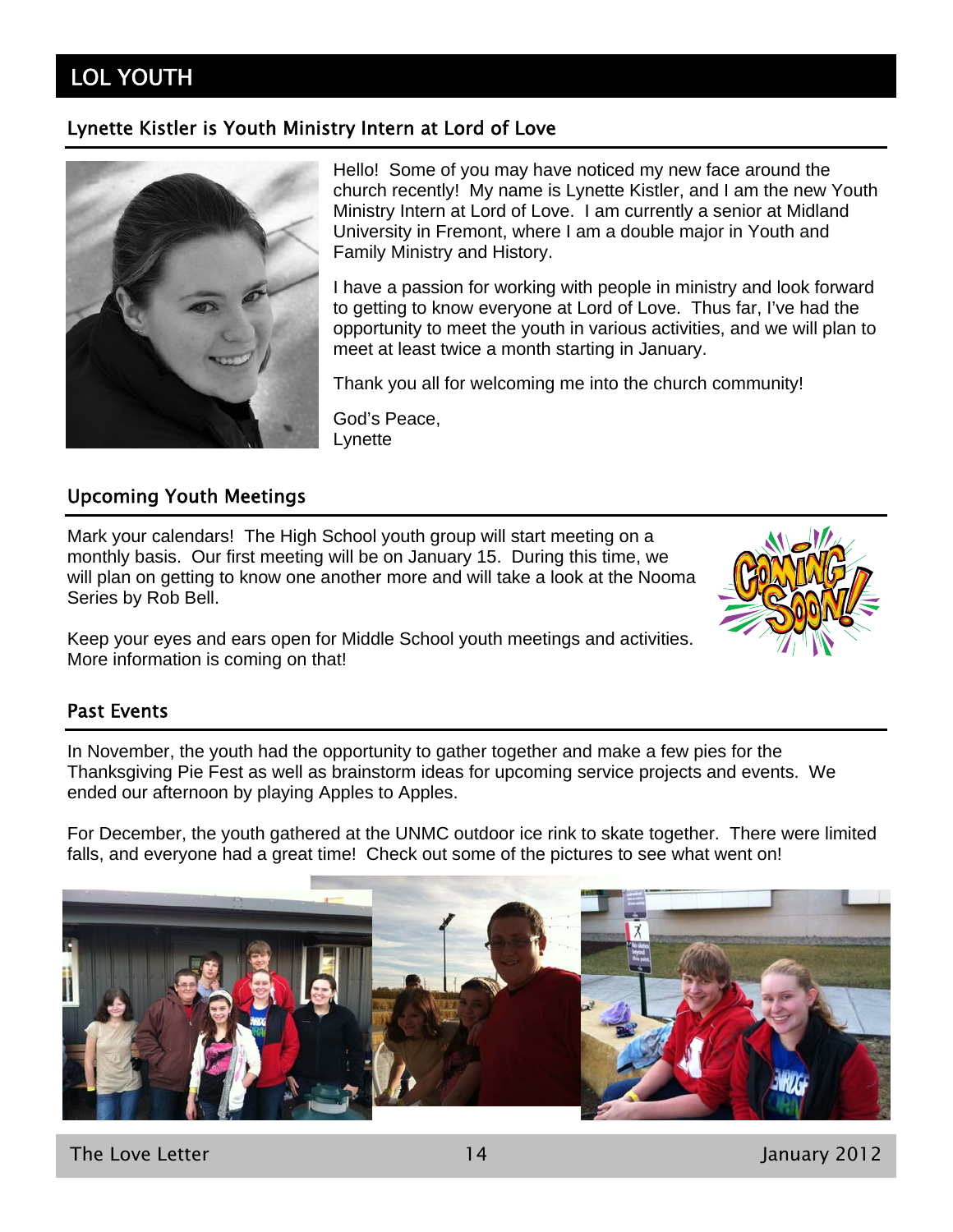# In Our Prayers

Adrienne (staff member/friend of Rose Roberts) Karen George Barry Dick Bell Marty Beutler (son of Gary and Connie Beutler) Ruth Cooley Treyson Cooper (student of Susan Lueders in burn unit) Jill Coster Janet Duckworth (friend of Marilyn Thomsen) Brian Flores (friend of Brenda Mac) Claire Foral (friend of Dave and Lisa Rieff) Patty George (friend of Dave and Lisa Rieff) Keith Gillespie Kaye Haar (friend of the Novaks) Cheryl Jones (friend of Nancy Shinrock) Gene and Dolores Jordan (uncle and aunt of Paula Foster) Jude Konvalina Lisa Lueders (sister-in-law of Dave Lueders) Jim Mahler (brother of Jane Hawkins) Marj Mahler (mother of Jane Hawkins) Ruby Mathis (aunt of Lynnette Nore)

Debbie Michalak (co-worker of Jackie Combes) John Patrick Nicholson (friends of the Novaks) Charlotte Peters (sister of Karen Mullen) Luana Salerno (friend of Sandy Hall) Phyllis Strasser Karen Swanson (sister of Marilyn Thomsen) Brenda Thom Marilyn Thomsen Ted Whitfield (former co-worker of Brian Shinrock) Agnes Wilson

Children waiting to be adopted & those seeking to adopt Men's servant ministry Stephen Ministers and their care receivers Those deployed around the world Those seeking employment Those who mourn



If you would like to add a name to the In Our Prayers section of *The Love Letter*, please contact the office at 402.493.2946, send an email to marylou@lord-of-love.org, or fill out a prayer request note available in the narthex and place it in the basket. **Please help keep this list current by informing us when a name can be removed.** Thanks!

# Love Notes